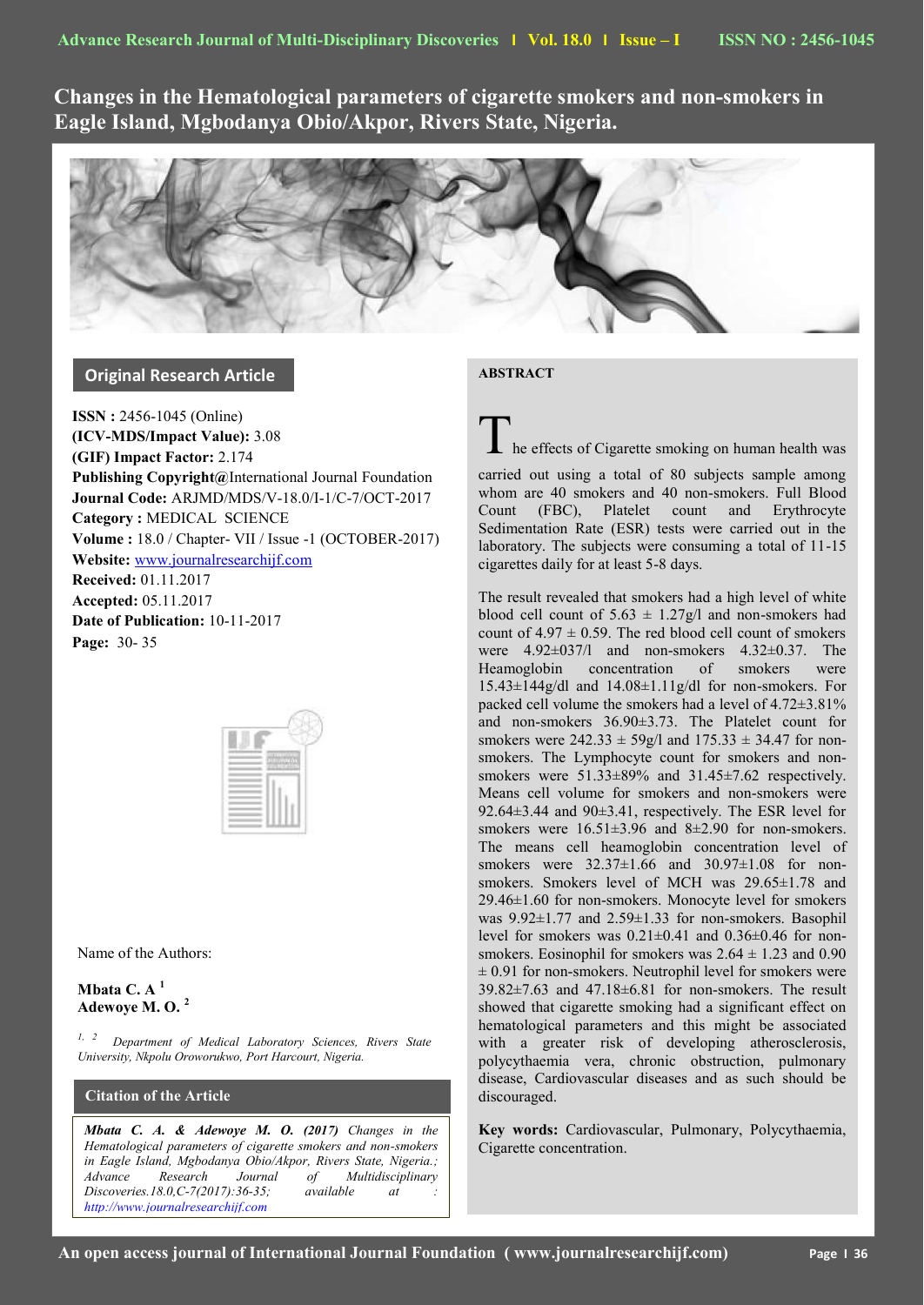### **I. INTRODUCTION**

Tobacco is the dried and processed leaf of the plant Nicotine tobacumlinn that is widely cultivated in America and some West African countries.

Tobacco Cigarette smoking is one of the major leading causes of death and essential public health challenge in the world (Kume et al., 2009). Tobacco smoking is one of the most potent and prevalent additive, influencing behavior of human beings for over four (4) centuries. Smoking is now increasing rapidly throughout the developing world and is one of the biggest threats to current and future health (Edward, 2004). Tobacco continues to be the second major cause of death in the world. By 2030, if the current trend continues, smoking will kill over 9 million people annually World Health Organization (WHO, 2002). Smoking has both acute and chronic effects on hematological parameters. There are over 4000 chemicals found in Cigarettes smoke (Green and Rodman, 1996). Cigarette smokers are exposed to a number of harmful substances including nicotine, free radicals, carbon monoxide and other gracious products (Gitte, 2011).

It is known that smokers have higher risk for cardiovascular disease, hypertension, inflammation, stroke clothing disorder and respiratory disease (Abel *et al.*, 2005).

Cigarette smoking accelerates pathogenesis in different type of cancers such as lung, pancreas breast, liver and kidney (Islam *et al*., 2007), (Yarnel *et al.*, 1991).

Similarly smoking enhances PH in the stomach that result in peptic ulcers and gastric diseases (Kume et al., 2009 and Torres et al.,2009) Yarnell *et al.*, (1991) and Wannamethee *et al*., (2005) found that smokers have higher white blood cells counts than non-smokers. It has been demonstrated that many of the chemical agents that enter the body through Cigarette.

Smoking have cytotoxic effects on Blood parameters (Mrunal *et al*., 2012). According to Milman and Pederson (2009), Packed cell volume (PCV), White blood cell (WBC) Platelet (PLT), Erythrocyte sedimentation rate (ESR), Differential leukocyte count and Hemoglobin concentration in smokers was higher than in non-cigarette smokers. They also observed that the PCV, WBC, HB, ESR and Lymphocyte count increase progressively with the number of cigarettes consumed per day. The increased level of these parameters may be attributing to the increase level of carbon monoxide, carboxy haemoglobin. Cigarette smoking has been found to be a major source of carbon monoxide. Some scientist suggested than increase in haemoglobin level in blood of smokers could be a compensatory mechanism. Cigarette smoking provides a ready source of carboxy heamoglobin. Non –smokers have measurable levels of carboxy heamoglobin from endogenous product and environmental exposure carboxy heamoglobin is a product of chemical combination between carbon monoxide and heamoglobin Polycythemia may be a manifestation of carbon monoxide intoxication in heavy smokers. A condition where quantity of oxygen is transported to the tissue to decrease erythropoin secretion.

This study is aimed at assessing the extent of adverse effects of Cigarette smoking on heamatological parameters of healthy adult male smokers and non smokers.

### **II. MATERIALS AND METHODS**

Study Area : The study was carried out at Eagle Island, Mgbodanya Obio/Akpor Local Government Area of Rivers State, Nigeria. The test was also carried in Braithwaite Memorial Hospital laboratory.

**Selection of subjects.:** A total of 80 subjects (40 male smokers and 40 non smokers who are healthy between the ages of 18-40 years were selected for the study. The subjects are people that smoke more than 8 sticks of Cigarette a day.

**Sample collection:** : The subjects under investigation made up of 40 smokers and 40 non-smokers (control) were bled by venipuncture with 5ml Syringe/heedle. The blood was collected into EDTA container, mixed and labeled with patients name, age and sex and analyzed in the laboratory for heamatological parameters.

**Sample Analysis:** The samples were analyzed by using standard methods such as the use of microhaemoticrit for packed cell volume (PCO), Cyanmethaemoglobin method for heamoglobin (Hb), Turks solution for total white blood cell count (WBC), Westergreen method for Erythrocyte Sedimentation rate (ESR), Ammonium Oxalate method for platelet count, this blood film for differentia cell count. The results were recorded according to their units.

#### **III. RESULT**

**INTERNATIONAL JOURNAL FOUNDATION**

JOURNAL

NATIONAL

FOUNDATION

The different Leucocyte count showed for lymphocytes, smokers had  $51.33 \pm 5.89$ , while non smokers had  $31.45 \pm 7.62$ , Monocyte count for smokers is a mean value of  $2.92 \pm 1.77$  and non-smokers  $2.59 \pm 1.33$ , Busophil count for smokers is  $0.21 \pm 0.41$  and  $0.36 \pm 0.46$  for non-smokers mean Eosinophil count for smokers was  $2.62 \pm 1.23$  while non smokers recorded  $0.90 \pm 0.91$  and lastly the smokers had mean Neutrophil count of  $39.82 \pm 7.63$  and  $47.18 \pm 6.81$  for non smokers. All these are shown in table 1.

**Table 1** : **Comparison of different leucocyte count between 40male smokers and 40 non-smokers** (mean ± SD)

| <b>Differential Count</b> | <b>Smokers</b>   | <b>Non-smokers</b> |
|---------------------------|------------------|--------------------|
| <b>Parameters</b>         | $(number = 40)$  | $(number = 40)$    |
| Lymphocyte                | $51.33 \pm 5.89$ | $31.45 \pm 7.62$   |
| Monocytes                 | $2.92 \pm 1.77$  | $2.59 \pm 1.33$    |
| Basophil                  | $0.21 \pm 0.41$  | $0.36 \pm 0.46$    |
| Eosinophil                | $2.64 \pm 1.23$  | $0.90 \pm 0.91$    |
| Neutrophil                | $39.82 \pm 7.63$ | $47.18 \pm 6.81$   |

Table 2 shows the analysis of the various heamatological parameters, the total White blood cell count of smokers was  $5.63 \pm 1.27$  as compared to non smokers that had  $4.97 \pm 0.59$ . The Red blood cell count for smokers was  $4.92 \pm 0.37$  and that of non smokers is  $4.32 \pm 0.37$ . The packed cell volume of smokers was  $47.72 \pm 3.81$  and  $36.90 \pm 3.73$  for non smokers. The Hoemoglobin level for smokers was  $15.43 \pm 1.44$  and  $14.08 \pm 1.72$  for non smokers. The MCHC value for smokers was  $32.37 \pm 1.66$  and  $30.95 \pm 1.08$  for non smokers MCH value for smokers was  $29.65 \pm 1.78$  and  $29.46 \pm 1.60$  for non smokers. MCV levels for smokers was  $92.64 \pm 3.44$  and  $90 \pm 1.6$ 3.41 for non smokers. ESR value for smokers was  $16.51 \pm 3.96$ while non smokers had  $8 \pm 2.90$ . Finally platelet count for smokers was  $242.33 \pm 59.36$  and  $175.33 \pm 34.47$  for non smokers.

**Table 2: Comparison of various heamatological parameters in 40 smokers and 40 non smokers** (mean  $\pm$  SD).

| <b>Parameters</b>       | <b>Smokers</b><br>$(n=40)$ | <b>Non-smokers</b><br>$(n=40)$ |
|-------------------------|----------------------------|--------------------------------|
| <b>TWBC Count</b>       | $5.63 \pm 1.27$            | $4.97 \pm 0.59$                |
| RHC Count               | $4.92 \pm 0.37$            | $4.32 \pm 0.37$                |
| <b>PCV</b> Levels       | $47.72 \pm 3.81$           | $36.90 \pm 3.73$               |
| <b>Hb Concentration</b> | $15.43 \pm 1.44$           | $14.08 \pm 1.12$               |
| <b>MCHC</b>             | $32.37 \pm 1.66$           | $30.95 \pm 1.08$               |
| <b>MCH</b>              | $29.65 \pm 1.78$           | $29.46 \pm 1.60$               |
| <b>MCV</b>              | $92.64 \pm 3.44$           | $90 \pm 3.41$                  |
| <b>ESR Level</b>        | $16.51 \pm 3.96$           | $8 \pm 2.90$                   |
| Platelet                | $242.33 \pm 59.36$         | $175.33 \pm 34.47$             |